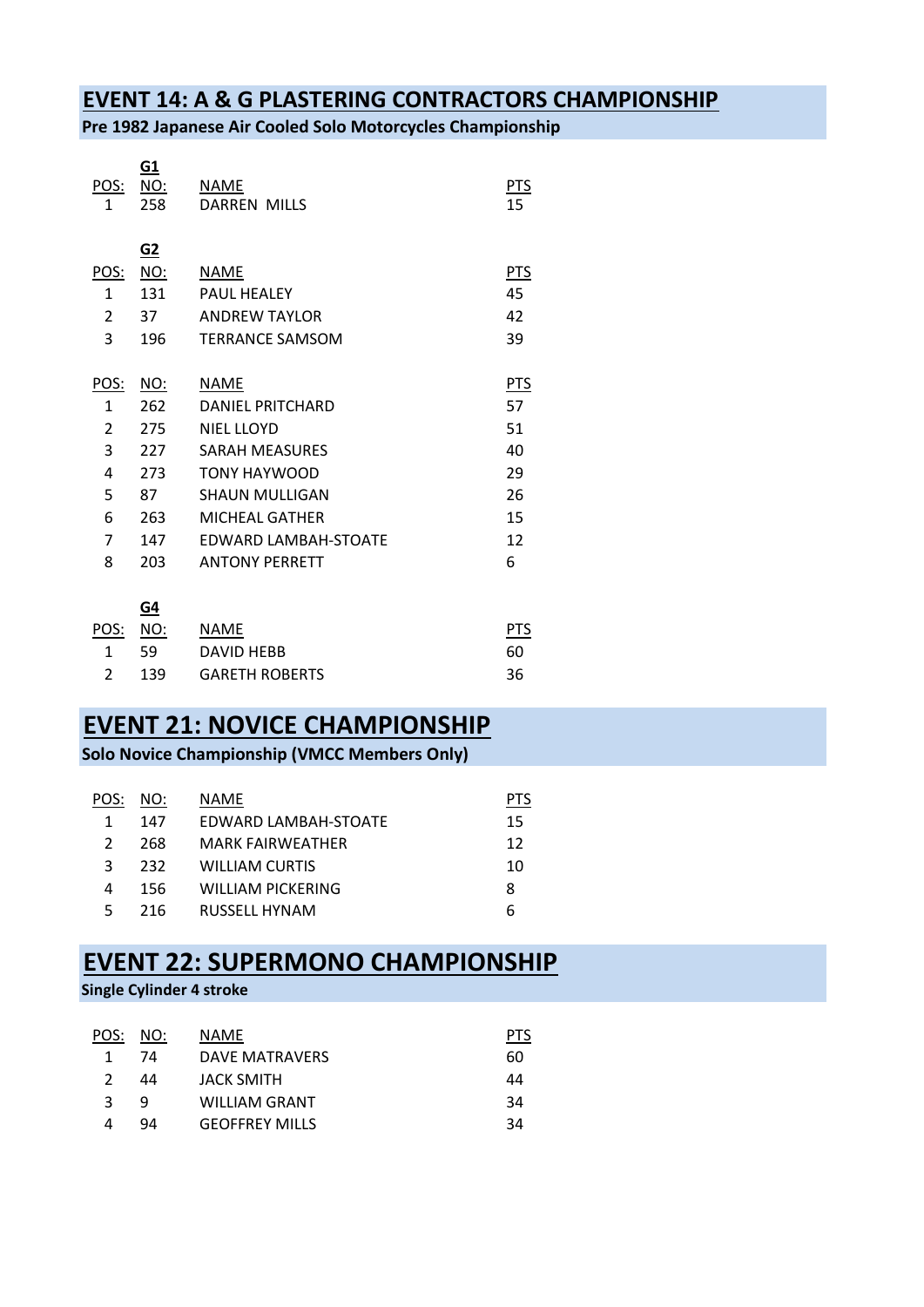# **EVENT 23: 125CC SOLO MOTORCYCLE CHAMPIONSHIP**

**Open 125cc Class (2 and 4 Stroke)**

| POS:          | NO: | NAME                |    |
|---------------|-----|---------------------|----|
| 1             | q   | WILLIAM GRANT       | 45 |
| $\mathcal{P}$ | 296 | <b>BEN MEASURES</b> | 25 |
| 3             | 156 | WILKLIAM PICKERING  | 22 |
| 4             | 33  | <b>MIKE POWELL</b>  | 12 |
|               |     |                     |    |

# **EVENT 26: 80'S PRODUCTION BIKES**

| Sports                                        |            |
|-----------------------------------------------|------------|
|                                               |            |
| POS:<br>NO:<br><b>NAME</b>                    | <b>PTS</b> |
| $\mathbf{1}$<br>98<br><b>LIAM ROGERS</b>      | 51         |
| $\overline{2}$<br>22<br><b>ROD GRAHAM</b>     | 45         |
|                                               |            |
| S/S1                                          |            |
| POS:<br><b>NAME</b><br>NO:                    | <b>PTS</b> |
| 89<br>MICHEAL WALE<br>$\mathbf{1}$            | 60         |
|                                               |            |
| S/S2                                          |            |
| <u>POS:</u><br><b>NAME</b><br><u>NO:</u>      | <b>PTS</b> |
| 1<br>0                                        | 0          |
|                                               |            |
| S/B1                                          |            |
| POS:<br><u>NO:</u><br><b>NAME</b>             | <b>PTS</b> |
| $\mathbf{1}$<br>286<br><b>JOHN CHAMBERS</b>   | 60         |
| $\overline{2}$<br>256<br><b>ALLEN HOYLAND</b> | 48         |
| 3<br>131<br><b>MARK BOSTOCK</b>               | 30         |
| 4<br>232<br><b>WILLIAM CURTIS</b>             | 24         |
| 5<br>186<br><b>SEAN GAUCHWIN</b>              | 14         |
| 6<br>220<br><b>SIMON CUNLIFFE</b>             | 11         |
| 7<br>281<br><b>MARK HERBERT</b>               | 8          |
| 8<br>143<br><b>STEFAN DILLEY</b>              | 8          |
| 9<br>221<br><b>DEREK HEAP</b>                 | 4          |
|                                               |            |
| S/B2                                          |            |
| POS:<br>NO:<br><b>NAME</b>                    | <b>PTS</b> |
| 212<br><b>MIKE GITTINGS</b><br>$\mathbf{1}$   | 60         |
|                                               |            |
| S/B3                                          |            |
| POS:<br><b>NAME</b><br><u>NO:</u>             | <u>PTS</u> |
| $\mathbf{1}$<br>0                             | 0          |
| S/B4                                          |            |
| POS:<br><b>NAME</b><br>$NO$                   | PTS        |
| <b>TONY JIMENEZ</b><br>$\mathbf{1}$<br>42     | 60         |